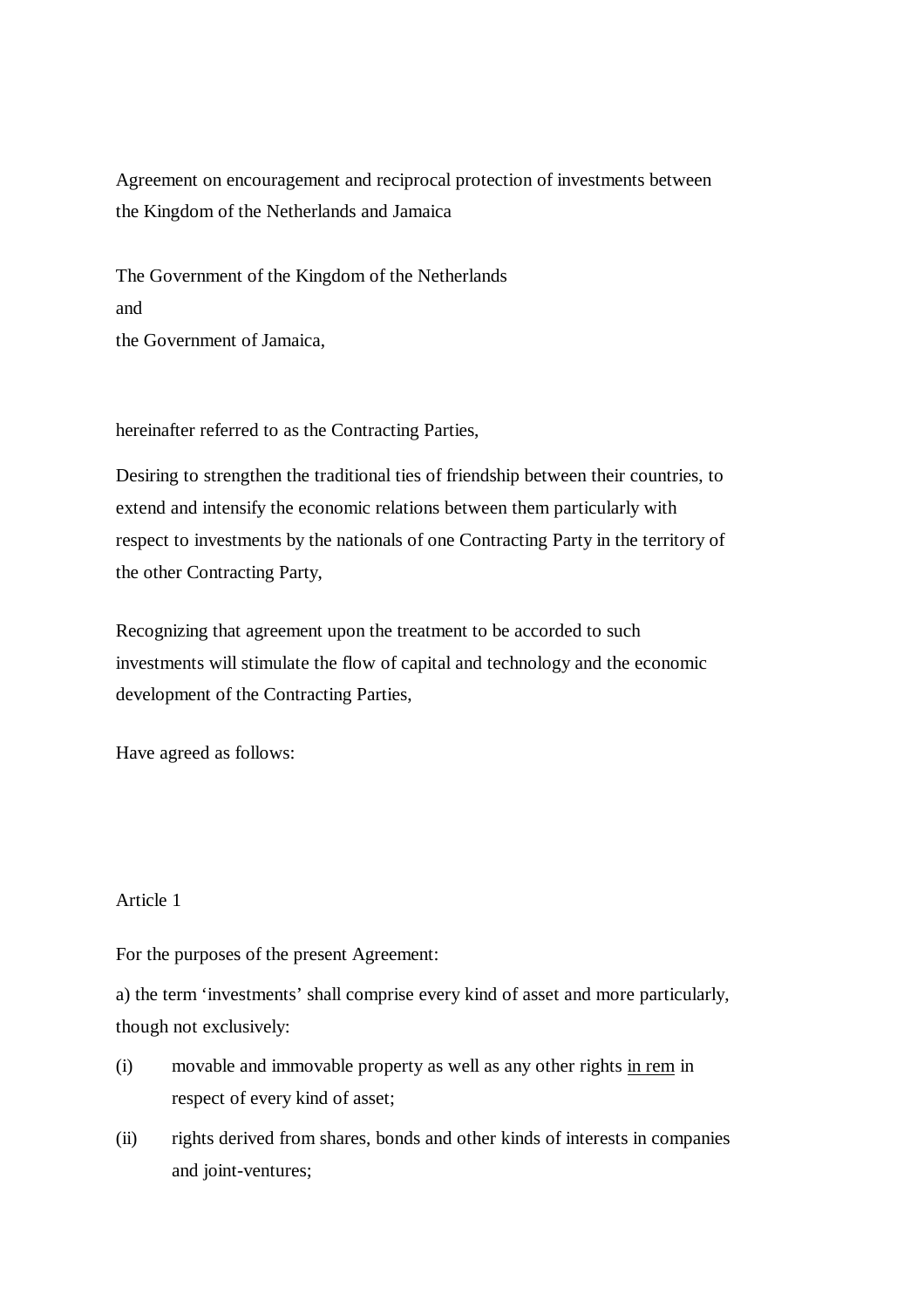- (iii) title to money or other assets or to any performance under contract or law having an economic value;
- (iv) rights in the field of intellectual property, technical processes, goodwill and know-how;
- (v) rights to conduct commercial activities including rights to prospect, explore, extract and win natural resources granted under contract or under the legislation of the Contracting Party in the territory of which such activities are undertaken.
- b) the term 'nationals' shall comprise with regard to either Contracting Party: (i) natural persons having the nationality of that Contracting Party in accordance with its law;
	- (ii) corporations, firms or associations incorporated or constituted under the law of that Contracting Party;
	- (iii) corporations, firms or associations wherever located, controlled directly or indirectly by nationals as defined in (i) and (ii) above.

c) the term 'territory' includes the territorial sea as well as the maritime areas beyond the territorial sea to the extent to which a Contracting Party exercises sovereign rights and jurisdiction in those areas in accordance with international law.

## Article 2

1. Each Contracting Party shall, within the framework of its law and regulations, encourage investments in its territory by nationals of the other Contracting Party through the protection of such investments. Subject to its right to exercise powers conferred by its laws or regulations, each Contracting Party shall admit such investments.

2. The present Agreement shall apply to all investments, whether made before or after its entry into force.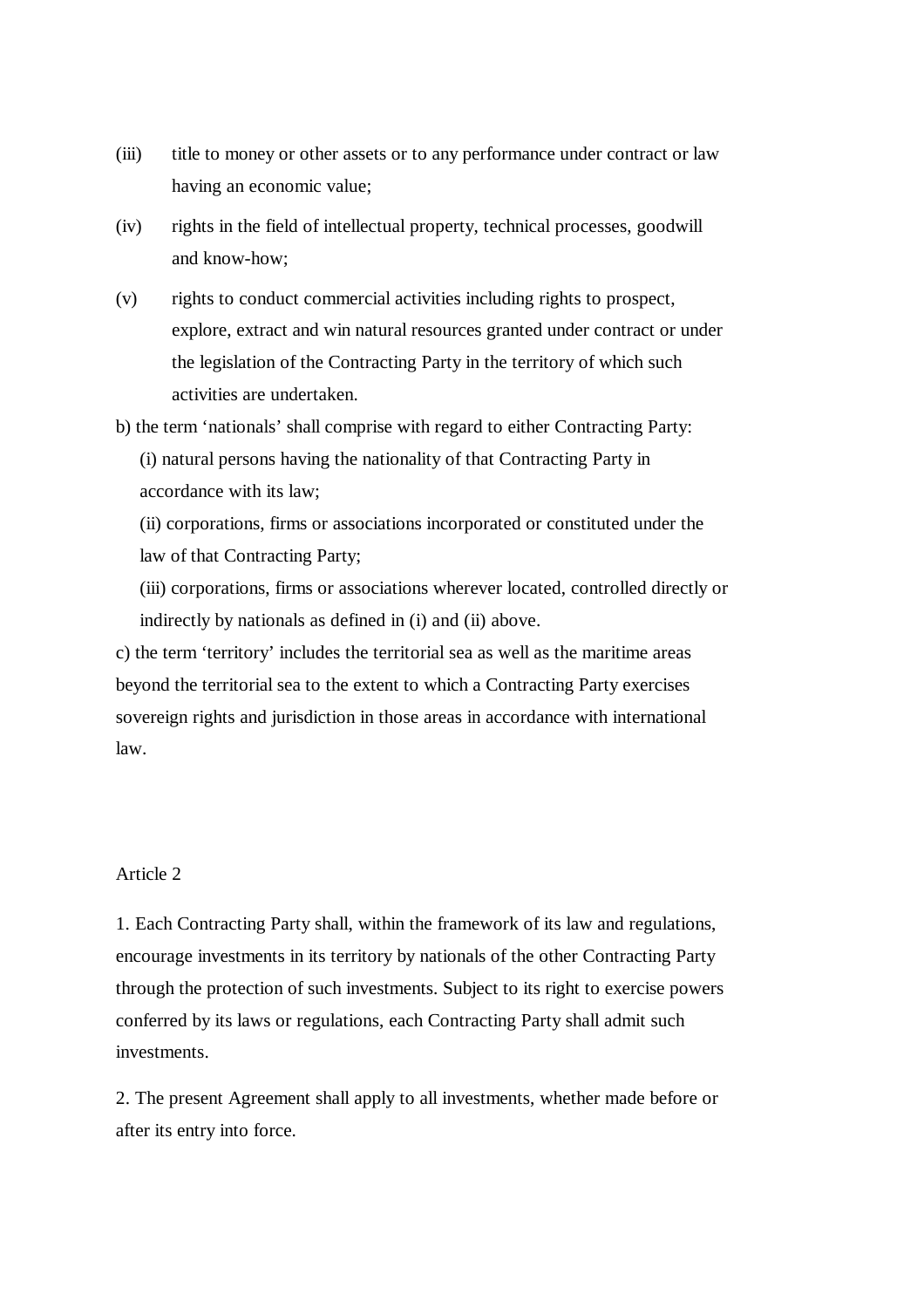1. Each Contracting Party shall ensure fair and equitable treatment of the investments of nationals of the other Contracting Party and shall not impair, by unreasonable or discriminatory measures, the operation, management, maintenance, use, enjoyment or disposal thereof by those nationals.

2. More particularly, each Contracting Party shall accord to such investments full security and protection which in any case shall not be less than that accorded either to investments of its own nationals or to investments of nationals of any third State, whichever is more favourable to the national concerned.

3. If a Contracting Party has accorded special advantages to nationals of any third State by virtue of agreements establishing customs unions, economic unions or similar institutions, or on the basis of interim agreements leading to such unions or institutions, that Contracting Party shall not be obliged to accord such advantages to nationals of the other Contracting Party.

4. Each Contracting Party shall observe any obligation it may have entered into with regard to investments of nationals of the other Contracting Party.

5. If the investments by nationals of one Contracting Party are entitled whether by the law of the other Contracting Party or under international law, to a treatment more favourable than is provided for by the present Agreement, such treatment shall prevail.

6. Special incentives granted by one Contracting Party only to its nationals in order to stimulate the creation of local industries are considered compatible with this Article, provided they do not significantly affect the investments and activities of nationals of the other Contracting Party in connection with an investment.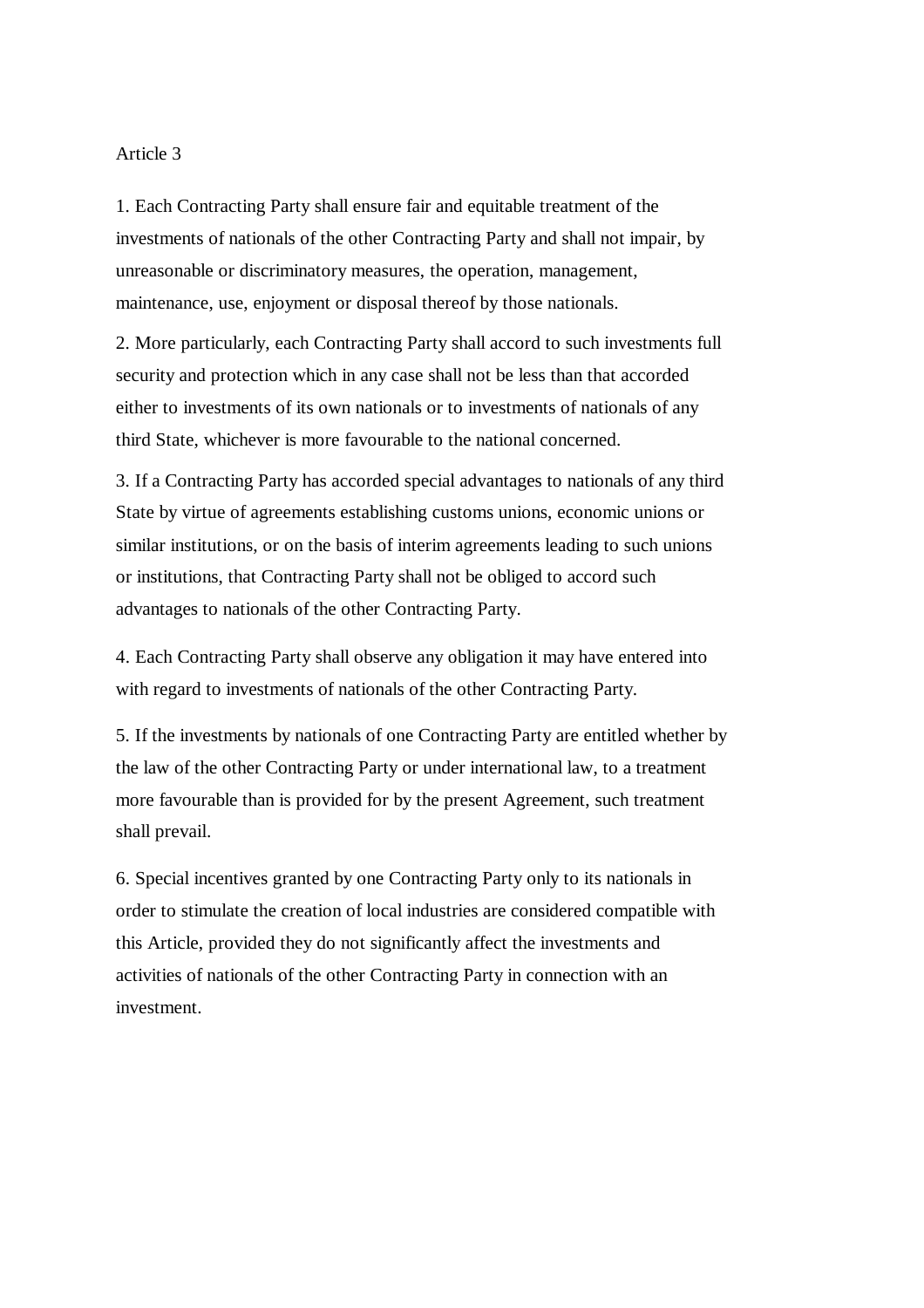With respect to taxes, fees, charges and to fiscal deductions and exemptions, each Contracting Party shall accord to nationals of the other Contracting Party who are engaged in any economic activity in its territory, treatment not less favourable than that accorded to its own nationals or to those of any third State, whichever is more favourable to the nationals concerned. For this purpose, however, there shall not be taken into account any special fiscal advantages accorded by that Party:

a) under an agreement for the avoidance of double taxation; or

b) by virtue of its participation in a customs union, economic union or similar institution; or

c) on the basis of reciprocity with a third State.

## Article 5

1. Each Contracting Party shall in respect of investments made in its territory guarantee the free transfer of:

a) amounts yielded by an investment, and in particular though not exclusively, profits, interest, capital gains, dividends, royalties or fees;

b) funds necessary

(i) for the acquisition of raw or auxiliary materials, semi-fabricated or finished products for an investment.

(ii) to replace capital assets in order to safeguard the continuity of an investment;

c) additional funds necessary for the expansion of an investment;

d) funds in repayment of loans incurred for an investment;

e) a reasonable portion of the earnings of natural persons in respect of salaried work and services performed in relation to an investment;

f) the proceeds of sale or liquidation of an investment;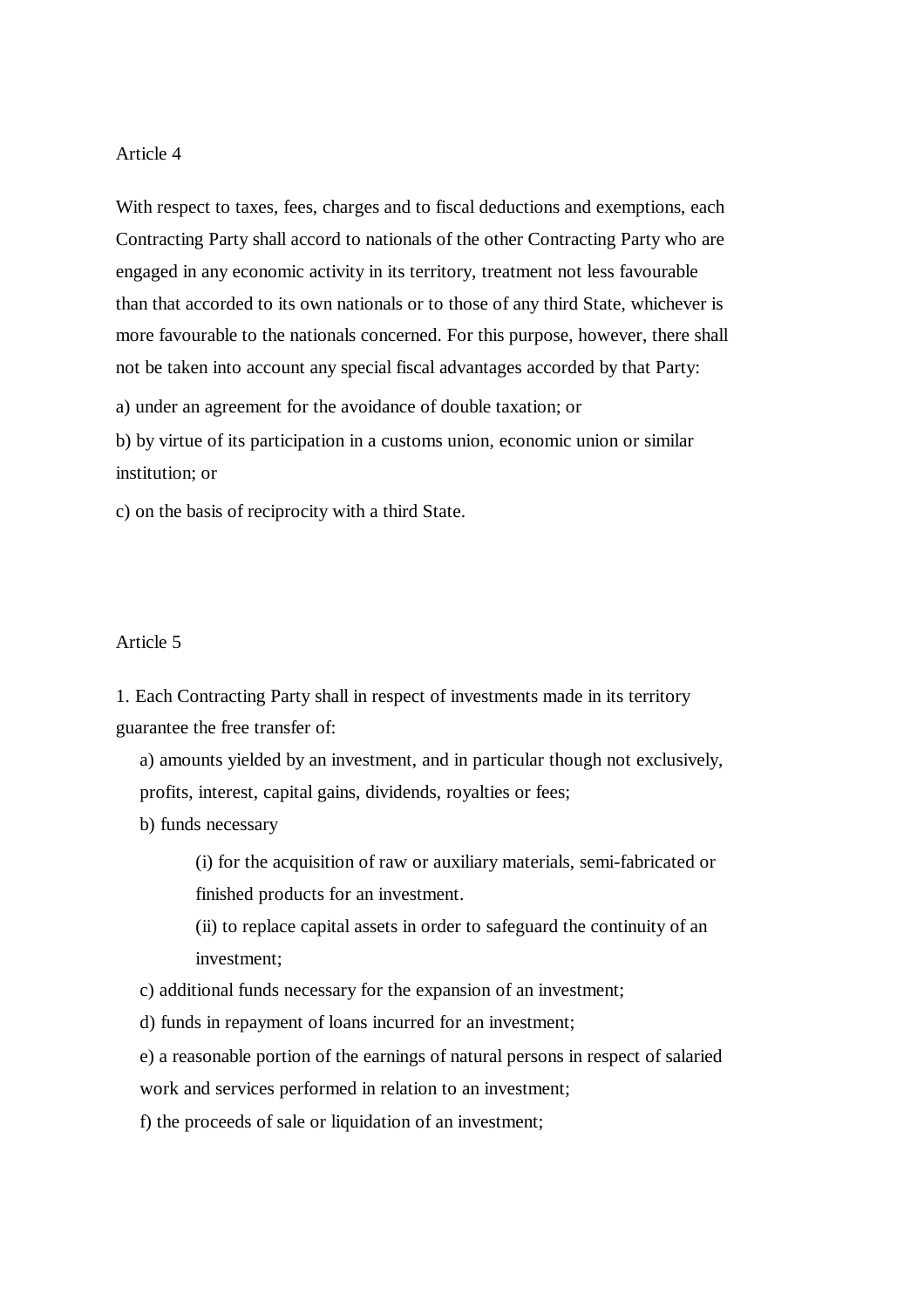2. The transfers referred to in paragraph I of this Article shall be made in a freely convertible currency without undue restrictions or delay.

3. Notwithstanding the provisions of paragraphs 1 and 2 of this Article, the free transfer shall be subject to the following conditions:

(i) approval of the investment in accordance with the exchange control regulations in force at the time the investment was made, if at that time such approval was required;

(ii) in relation to the item mentioned under (d) of paragraph 1, the prior consent, if required, of the competent authorities with respect to the repayment schedule, in accordance with the exchange control regulations in force at the time the loan was contracted.

4. Each Contracting Party retains the right not to apply the provisions of paragraphs 1 and 2 of this Article to the item mentioned under paragraph 1 (f) of this Article in cases of exceptional balance of payments difficulties and where large sums are involved. The exercise of this right shall be subject to the following conditions:

(i) it may be used for a limited period only, and only to the extent necessary;

(ii) it shall be exercised on a basis of non-discrimination;

(iii) at the request of the other Contracting Party there shall be prompt and adequate consultations on the measures taken in exercise of the right referred to in this paragraph;

(iv) transfer of a minimum of thirty-three and one-third (33 1/3) percent a year is guaranteed.

### Article 6

Neither Contracting Party shall take any measures depriving, directly or indirectly, nationals of the other Contracting Party of their investments unless the following conditions are complied with:

a) the measures are taken in the public interest and under due process of law;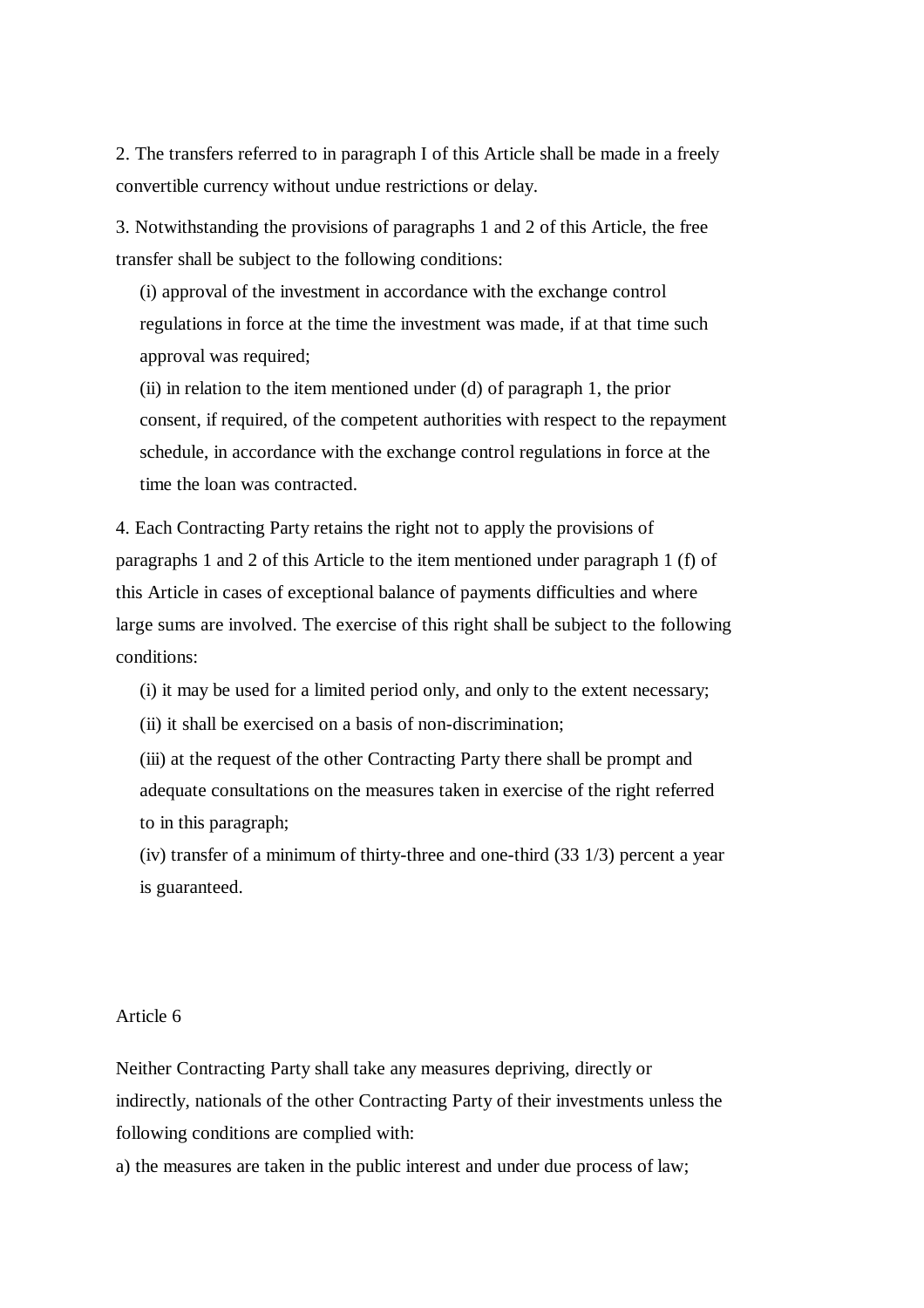#### b) the measures are not discriminatory;

c) the measures are accompanied by provision for the payment of adequate compensation. Such compensation shall amount to the market value of the relevant investments immediately before the measures were taken or the impending measures were publicly announced and shall include interest at a normal commercial rate until the date of payment. In determining the market value due weight shall be given to any factors which might have affected the value before the measures were publicly announced by the authorities. In order to be effective for the claimants, compensation shall be paid and made transferable, without undue delay, to the country designated by the claimants concerned and in the currency of the country of which the claimants are nationals or in any freely convertible currency accepted by the claimants.

### Article 7

Nationals of the one Contracting Party who suffer lasses in respect of their investments in the territory of the other Contracting Party owing to war or other armed conflict, revolution, a state of national emergency, revolt, insurrection or riot shall be accorded by the latter Contracting Party treatment, as regards restitution, indemnification, compensation or other settlement, no less favourable than that which that Contracting Party accords to its own nationals or to nationals of any third State, whichever is more favourable to the nationals concerned.

#### Article 8

If the investments of a national of the other Contracting Party are insured against non-commercial risks under a system established by law, and the insurer or the reinsurer makes a payment or agrees to make a payment pursuant to the terms of such insurance, any subrogation of the insurer or re-insurer into the rights of the said national shall be recognised by the other Contracting Party.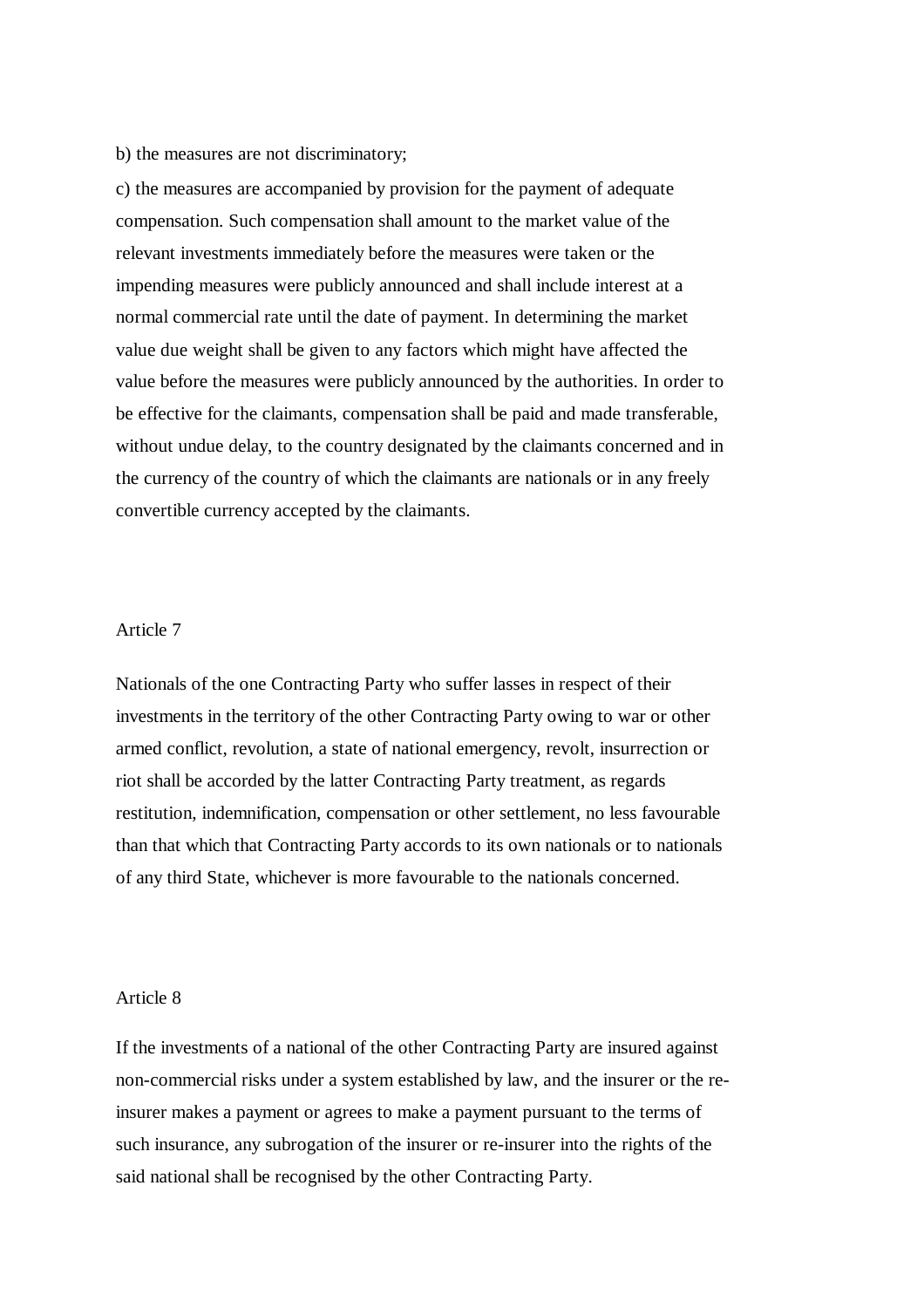- 1. Any dispute between one Contracting Party and a national of the other Contracting Party concerning an investment of the latter in the territory of the former shall, if possible, be settled amicably.
- 2. If such a dispute has not been settled amicably within a period of three months from the date on which either party to the dispute requested amicable settlement, either party may pursue local remedies for the settlement of that dispute.
- 3. If the dispute has not been settled within a period of eighteen months from its submission to a competent body for the purpose of pursuing local remedies, then for the purpose of Article 36 of the Convention on the Settlement of Investment Disputes between States and Nationals of other States opened for signature at Washington on 18 March 1965 (the Convention) the Contracting Party hereby gives its consent to the submission of the dispute to arbitration under that Article.
- 4. Nothing in this Article shall be construed as preventing the Contracting Party and the national of the other Contracting Party from agreeing to submit at any time the dispute to conciliation or arbitration under Articles 28 and 36 of the Convention, respectively.
- 5. A legal person which is incorporated or constituted under the law in force in the territory of one Contracting Party and in which before such a dispute arises the majority of shares is owned by nationals of the other Contracting Party shall in accordance with Article 25 (2) (b) of the Convention be treated for the purposes of the Convention as a national of the other Contracting Party.
- 6. Neither Contracting Party shall pursue through diplomatic channels any dispute referred to the International Centre for Settlement of Investment Disputes (the Centre), unless: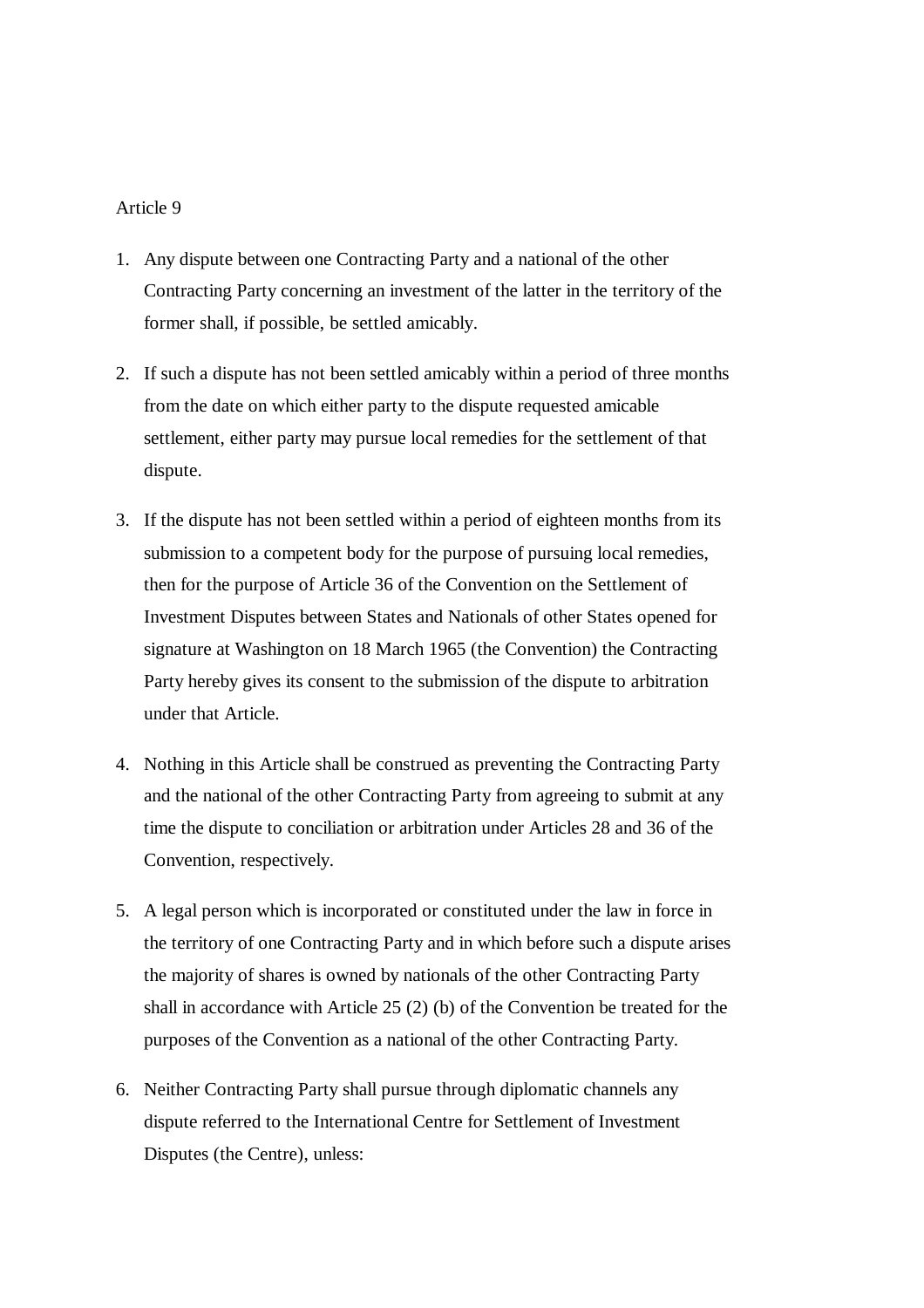a) the Secretary-General of the Centre, or a conciliation commission or an arbitral tribunal constituted by it, decides that the dispute is not within the jurisdiction of the Centre; or

b) the other Contracting Party does not abide by and comply with the award rendered by an arbitral tribunal.

This does not preclude informal diplomatic exchanges for the sole purpose of facilitating a settlement of the dispute.

# Article 10

As regards the Kingdom of the Netherlands, the present Agreement shall apply to the part of the Kingdom in Europe, to the Netherlands Antilles and to Aruba, unless the notification provided for in Article 13, paragraph (1) provides otherwise.

### Article 11

Either Contracting Party may propose to the other Contracting Party that consultations be held on any matter concerning the interpretation or application of the Agreement. The other Contracting Party shall accord sympathetic consideration to the proposal and shall afford adequate opportunity for such consultations.

# Article 12

1. Any dispute between the Contracting Parties concerning the interpretation or application of the present Agreement, which cannot be settled within a reasonable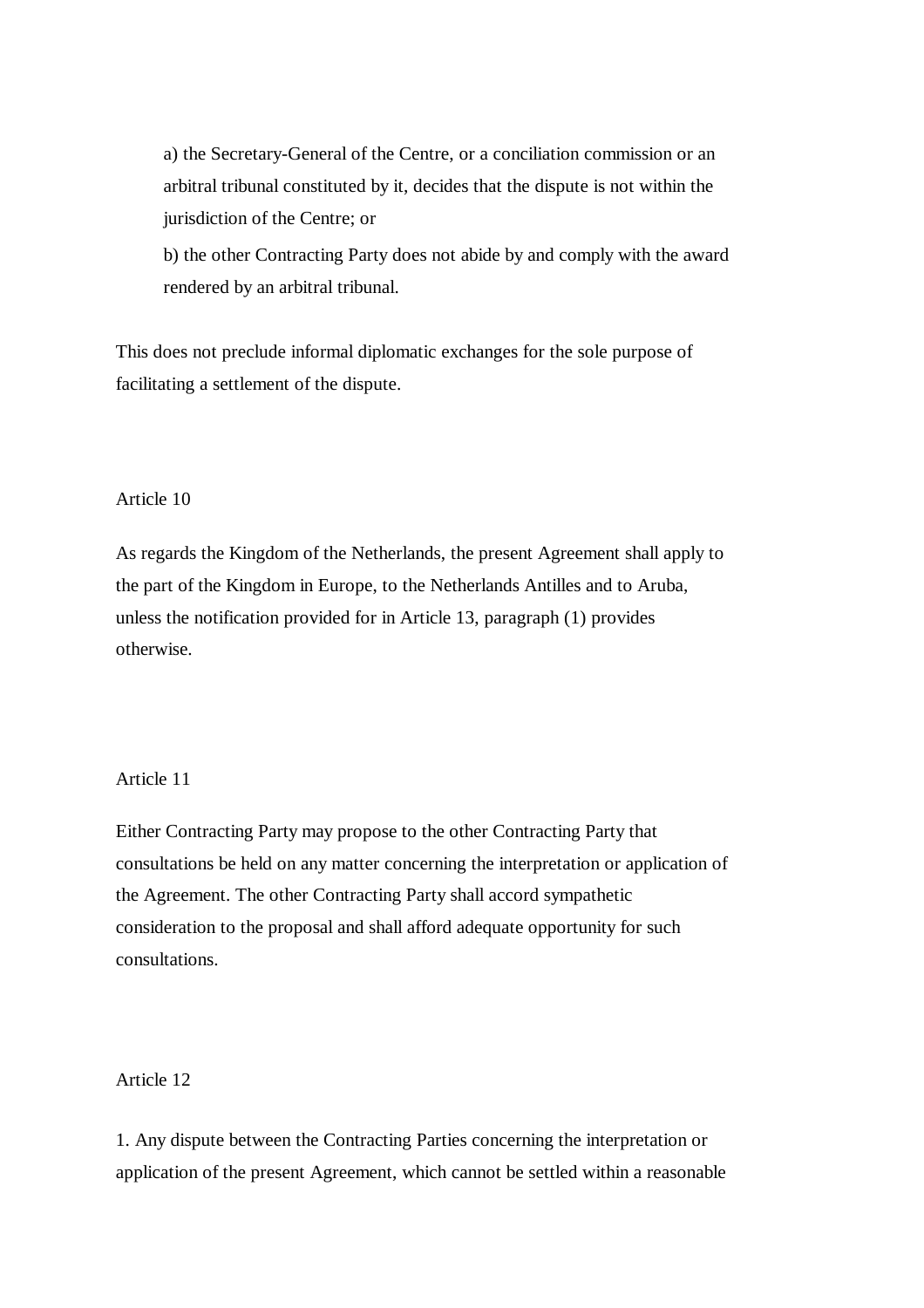period of time, by means of diplomatic negotiations, shall, unless the parties have otherwise agreed, be submitted, at the request of either Party, to an arbitral tribunal, composed of three members. Each party shall appoint one arbitrator and the two arbitrators thus appointed shall together appoint a third arbitrator as their chairman who is not a national of either Party.

2. If one of the Parties fails to appoint its arbitrator and has not proceeded to do so within two months after an invitation from the other Party to make such appointment, the latter Party may invite the President of the International Court of Justice to make the necessary appointment.

3. If the two arbitrators are unable to reach agreement, in the two months following their appointment, on the choice of the third arbitrator, either Party may invite the President of the International Court of Justice to make the necessary appointment.

4. If, in the cases provided for in the paragraphs 2 and 3 of this Article, the President of the International Court of Justice is prevented from discharging the said function or is a national of either Contracting Party, the Vice-President shall be invited to make the necessary appointments. If the Vice-President is prevented from discharging the said function or is a national of either Party the most senior member of the Court available who is not a national of either Party shall be invited to make the necessary appointments.

5. The tribunal shall decide on the basis of respect for the law. Before the tribunal decides, it may at any stage of the proceedings propose to the Parties that the dispute be settled amicably. The foregoing provisions shall not prejudice the power of the tribunal to decide the dispute ex eaquo et bono if the Parties so agree.

6. Unless the Parties decide otherwise, the tribunal shall determine its own procedure.

7. The tribunal shall reach its decision by a majority of votes. Such decision shall be final and binding on the Parties.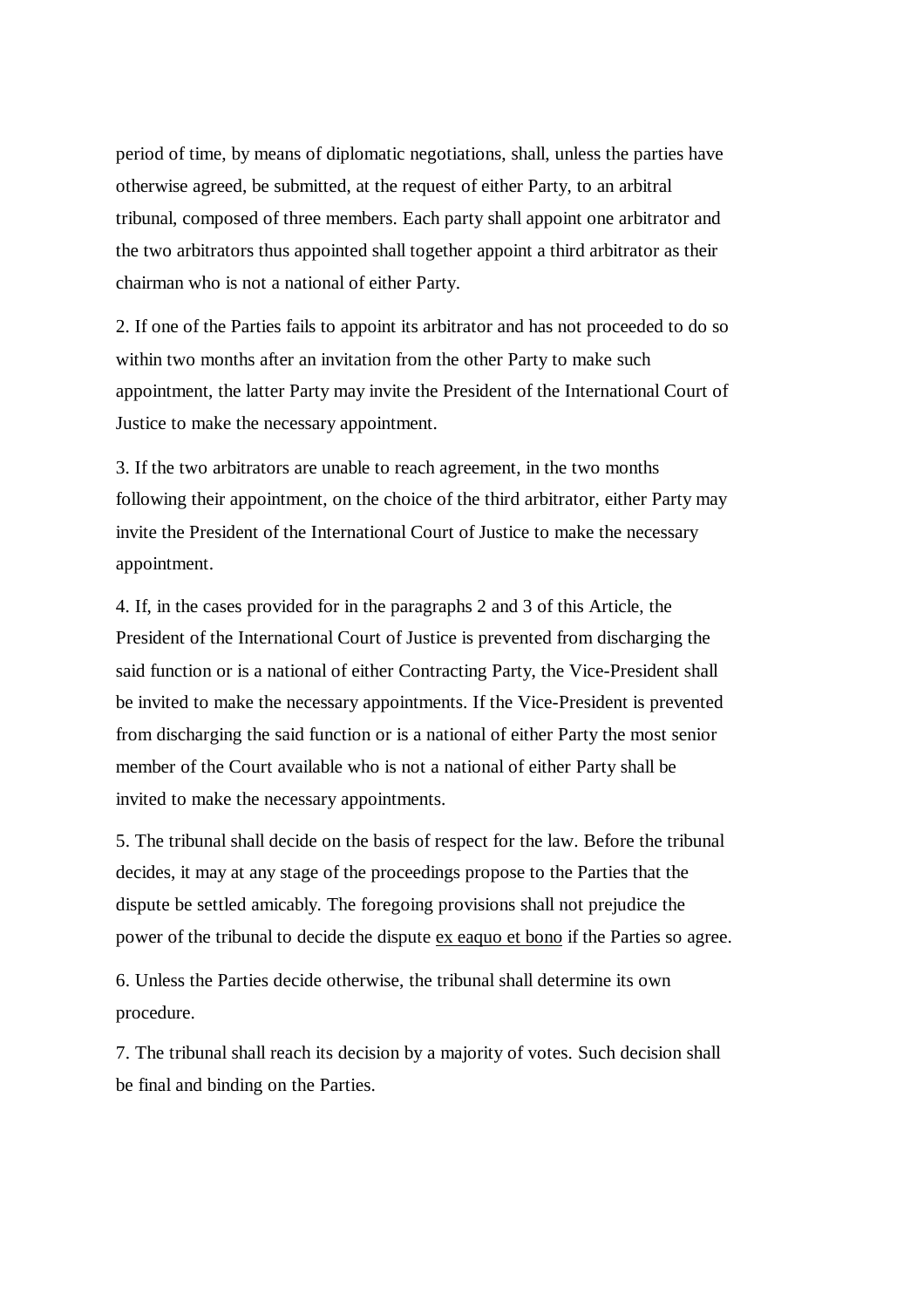1. The present Agreement shall enter into force on the first day of the second month following the date on which the Contracting Parties have notified each other in writing that the procedures constitutionally required therefor in their respective countries have been complied with, and shall remain in force for a period of fifteen years.

2. Unless notice of termination has been given by either Contracting Party at least six months before the date of the expiry of its validity, the present Agreement shall be extended tacitly for periods of ten years, each Contracting Party reserving the right to terminate the Agreement upon notice of at least six months before the date of expiry of the current period of validity.

3. In respect of investments made before the date of the termination of the present Agreement the foregoing Articles thereof shall continue to be effective for a further period of fifteen years from that date.

4. Subject to the period mentioned in paragraph 2 of this Article, the Government of the Kingdom of the Netherlands shall be entitled to terminate the application of the present Agreement separately in respect of any of the parts of the Kingdom.

IN WITNESS WHEREOF, the undersigned representatives, duly authorised thereto, have signed the present Agreement.

DONE in duplicate at ……………… , on ……………… in the English Language.

For the Government of the Forthe Government of

Kingdom of the Netherlands Jamaica